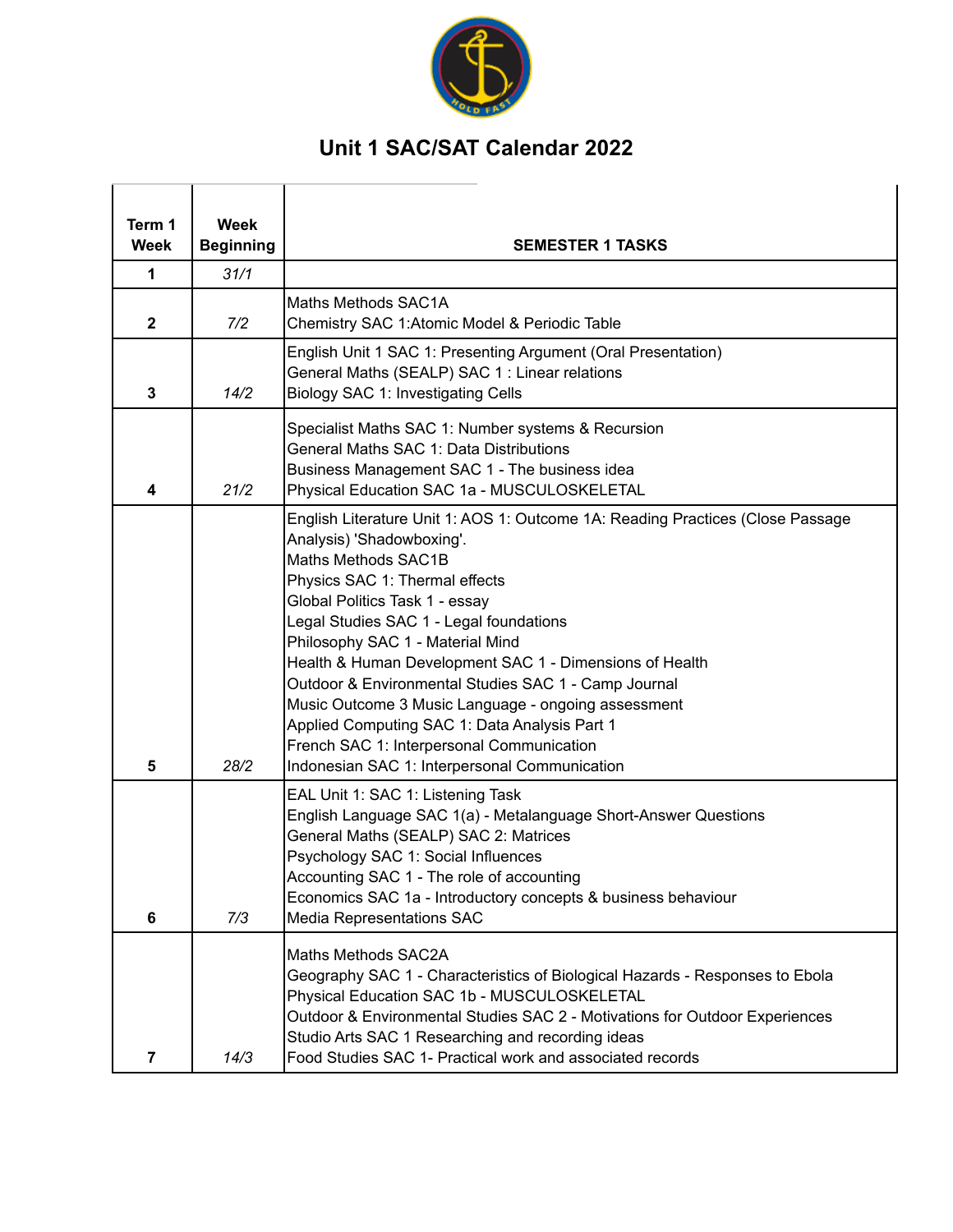

## **Unit 1 SAC/SAT Calendar 2022**

|                           |              | Chemistry SAC 2: Bonding                                                                                        |
|---------------------------|--------------|-----------------------------------------------------------------------------------------------------------------|
|                           |              | History: Empires SAC 1<br>Philosophy SAC 2 - Free will determinism                                              |
|                           |              | Food Studies SAC 2 - Written Task                                                                               |
|                           |              | Product Design & Tech - Textiles SAC 1 - Design Folio                                                           |
|                           |              | Product Design & Tech - Wood SAC 1 - Design Folio                                                               |
| 8                         | 21/3         | Applied Computing SAC 1: Data Analysis Part 2                                                                   |
|                           |              | English Unit 1 SAC 2: Analytical Text Response (The Great Gatsby)                                               |
|                           |              | English Language SAC 1(b) - Text-Based Short-Answer Questions                                                   |
|                           |              | English Literature Unit 1: AOS 1: Outcome 1B: Reading Practices (Oral Presentation)<br><b>Australian Poetry</b> |
|                           |              | General Maths SAC 2: Linear Equations & Graphs                                                                  |
|                           |              | General Maths (SEALP) SAC 3: Linear graphs & models                                                             |
|                           |              | Biology SAC 3: Self Designed Experiment                                                                         |
|                           |              | Business Management SAC 2 - External environment                                                                |
|                           |              | Global Politics SAC 1 test<br>Legal Studies SAC 2a - The presumption of innocence                               |
|                           |              | VCD SAC 1 Drawing as a means of communication                                                                   |
|                           |              | Music Outcome 1 Performance                                                                                     |
| 9                         | 28/3         | Geography SAC 2 - Analysis of Geographic Data                                                                   |
|                           |              |                                                                                                                 |
|                           |              | EAL Unit 1: SAC 2: Text Response<br>Specialist Maths SAC 2: Geometry                                            |
|                           |              | Chemistry SAC 3: Research Investigation                                                                         |
|                           |              | Physics SAC 2: Electric Circuits                                                                                |
|                           |              | Psychology SAC 2: Visual Perception                                                                             |
|                           |              | Economics SAC 1b - Consumer behaviour                                                                           |
| 10                        | 4/4          | Indonesian SAC 2: Interpretive Communication                                                                    |
|                           |              | <b>HOLIDAYS</b>                                                                                                 |
| Term <sub>2</sub><br>Week |              |                                                                                                                 |
|                           | <b>Dates</b> |                                                                                                                 |
|                           |              | Legal Studies SAC 2b - The presumption of innocence                                                             |
|                           |              | Health & Human Development SAC 2 - Test<br>Media SAC 2 Media Forms in Production                                |
|                           |              | Drama Outcome 1/2 Perform an ensemble devised drama                                                             |
| 1                         | 25/4         | French SAC 2: Interpretive Communication                                                                        |
|                           |              | Chemistry SAC 4: Organic Chemistry                                                                              |
| $\overline{2}$            | 2/5          | Music Outcome 2 Preparing for Performance                                                                       |
|                           |              | English Unit 1 SAC 3 Formative Task: Creative Writing                                                           |
|                           |              | Maths Methods SAC2B                                                                                             |
|                           |              | Philosophy SAC 3 - Knowledge                                                                                    |
| 3                         | 9/5          | VCD sac 2 Design elements and design principles                                                                 |